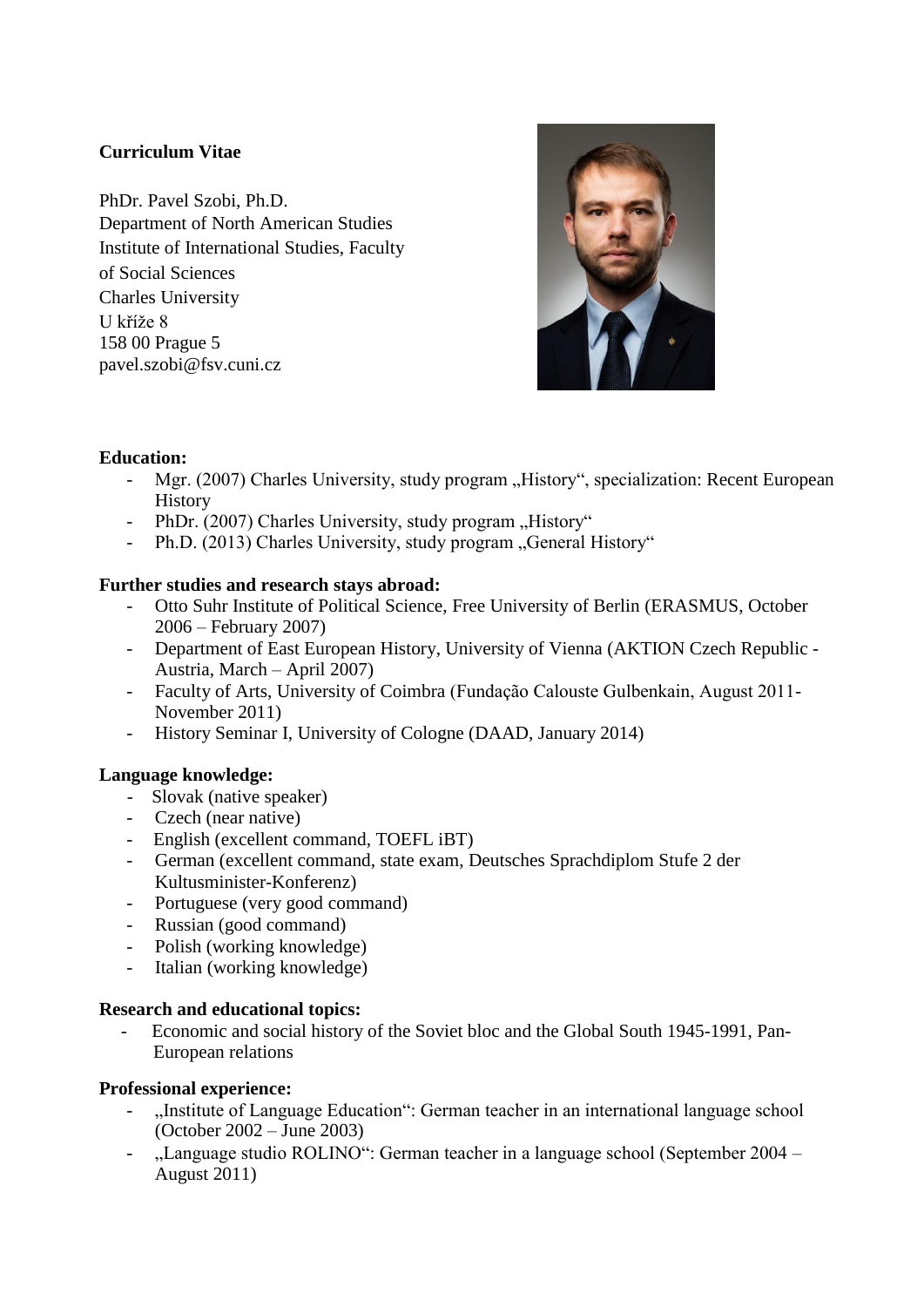- ...Institute of General History, Faculty of Arts, Charles University": scientific student assistant (September 2005 – June2006)
- "Institute of General History, Faculty of Arts, Charles University": teaching Ph.D. student (September 2007 – September 2010)
- "Universidade dos Açores": guest lecturer (February 2014)
- "Università degli Studi di Trento": visiting professor (December 2015)
- "Department of Economic History, University of Economics in Prague": lecturer, senior lecturer (September 2007- June 2016)
- "University of New Orleans, Summer Seminars": instructor of history (July August 2013, July-August 2014, July-August 2016)
- "European University Institute": research associate (October 2016-September 2018)
- "European University Institute": external fellow (since October 2018)
- "Prague City Gallery": external historical advisor (April 2018-April 2019)
- "University of Glasgow": research associate (May 2019-September 2019)
- "Department of North American Studies, Faculty of Social Sciences, Charles University" (since October 2019)

# **Membership in committees, juries and societies:**

- "Research Group Small and Medium-Sized Enterprises" (since 2015)
- "Chancellor's council for History of the University of Economics" (2013)
- "Radomir Luza Prize Committee" (2013-2016)
- "International Society for Iberian-Slavonic Studies" (since 2015)

### **Reviewer for scientific journals:**

- "StudiaTerritorialia" journal of the Institute of International Studies at the Faculty of Social Sciences, Charles University Prague
- "Biblos" journal of the Faculty of Arts at the University of Coimbra
- "Littera Scripta" journal of the The Institute of Technology and Business in České Budějovice
- "Kvasný průmysl" journal of the Research Institute of Brewing and Malting, Czech Republic

### **Membership in editorial boards:**

"Biblos" – journal of the Faculty of Arts at the University of Coimbra

In Prague, January 14, 2020 Pavel Szobi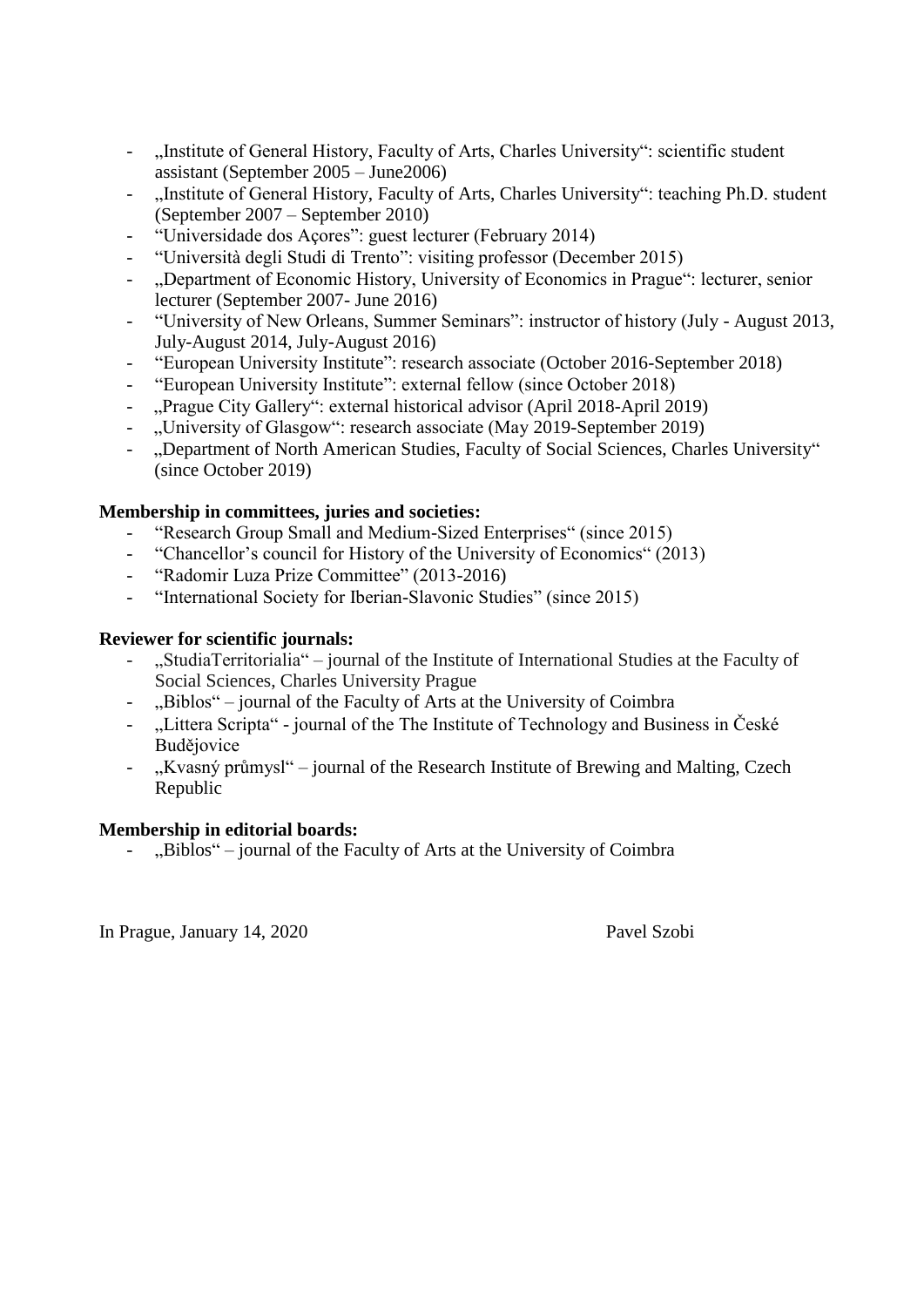# **List of publications**

# **Pavel Szobi**

## **University and study texts**

SOBĚHART, Radek, STELLNER, František, SZOBI, Pavel, Čítanka textů k hospodářským a sociálním dějinám, 2006, doplňující material ke skriptům STELLNER, František a kol.,

Hospodářské dějiny (16.–20. století), Praha 2006, http://khd.vse.cz/KHD/WCMS\_KHD.nsf/pages/Citanka.html (co-autor, 20 %).

JAKUBEC, Ivan, EFMERTOVÁ, Marcela, SZOBI, Pavel, ŠTEMBERK, Jan, Hospodářský vývoj českých zemí v období 1848–1992, Praha 2008 (co-autor, 25 %).

# **Monographs**

SZOBI, Pavel u. a., Multinationale Reiche im 19.-20. Jahrhundert, Prag 2012.

SZOBI, Pavel a kol., Vliv politických systémů na vývoj středoevropských ekonomik po roce 1945, Praha 2014.

SZOBI, Pavel a kol., Ekonomické, politické a sociální okolnosti založení VŠE v Praze. Praha 2015.

### **Collective monographs (co-author)**

SZOBI, Pavel, K vývoji konzumní společnosti v Německé demokratické republice na příkladu spotřeby kávy, in: SOUKUPOVÁ, Martina, KOVÁŘ, Martina (ed.), Role státu v německém hospodářství 20. století (I), Praha 2009, pp. 179-194 .

SZOBI, Pavel, Hospodářská situace NDR v sedmdesátých letech 20. století a role obchodů Intershop v rozvoji konzumní společnosti, in: SOUKUPOVÁ, Martina, KOVÁŘ, Martina (ed.), Role státu v německém hospodářství 20. století (II), Praha 2010, pp. 239-258.

SZOBI, Pavel, Možnosti a hranice konzumní společnosti v Německé demokratické republice, in: SOUKUPOVÁ, Martina, KOVÁŘ, Martin (ed.), Role státu v německém hospodářství 20. století (III), Praha 2011, pp. 235-261.

KOZMANOVÁ, Irena, SZOBI, Pavel, Zaměstnanost žen v pohledu dvou německých států v první polovině padesátých let 20. století, in: SOUKUPOVÁ, Martina, KOVÁŘ, Martin (ed.), Role státu v německém hospodářství 20. století (III), Praha 2011, pp. 263-282.

SZOBI, Pavel, Die Tschechoslowakei im RGW, in: IBER, Walter I., - RUGGENTHALER, Peter (Hg.), Stalins Wirtschaftspolitik an der sowjetischen Peripherie, Innsbruck 2011, pp. 99-110.

SZOBI, Pavel, Vliv odstranění soukromého podnikání na nabídku spotřebního zboží v Německé demokratické republice v 70. a 80. letech 20. století, in: STELLNER, František a kol., Hospodářské dějiny novověku, Praha 2012, pp. 161-180.

SZOBI, Pavel, Wohlfahrtsstaat im Realsozialismus: Zu einigen Problemen der Sozialpolitik in der DDR in den 70er und 80er Jahren, in: STELLNER, František, Kapitelaus der Geschichte des Sozialstaates, Frankfurt/Main 2012, pp. 151-161 .

SZOBI, Pavel, Vliv odstranění soukromého podnikání na nabídku spotřebního zboží v NDR v sedmdesátých a osmdesátých letech 20. století, in: STELLNER, František a kol., Hospodářské dějiny novověku Praha 2012, pp. 161-180.

SZOBI, Pavel, Konsumentwicklung in der DDR am Beispiel des Kaffeeangebots, in: SZOBI, Pavel u. a., Multinationale Reicheim 19.-20. Jahrhundert, Prag 2012, pp. 111-121.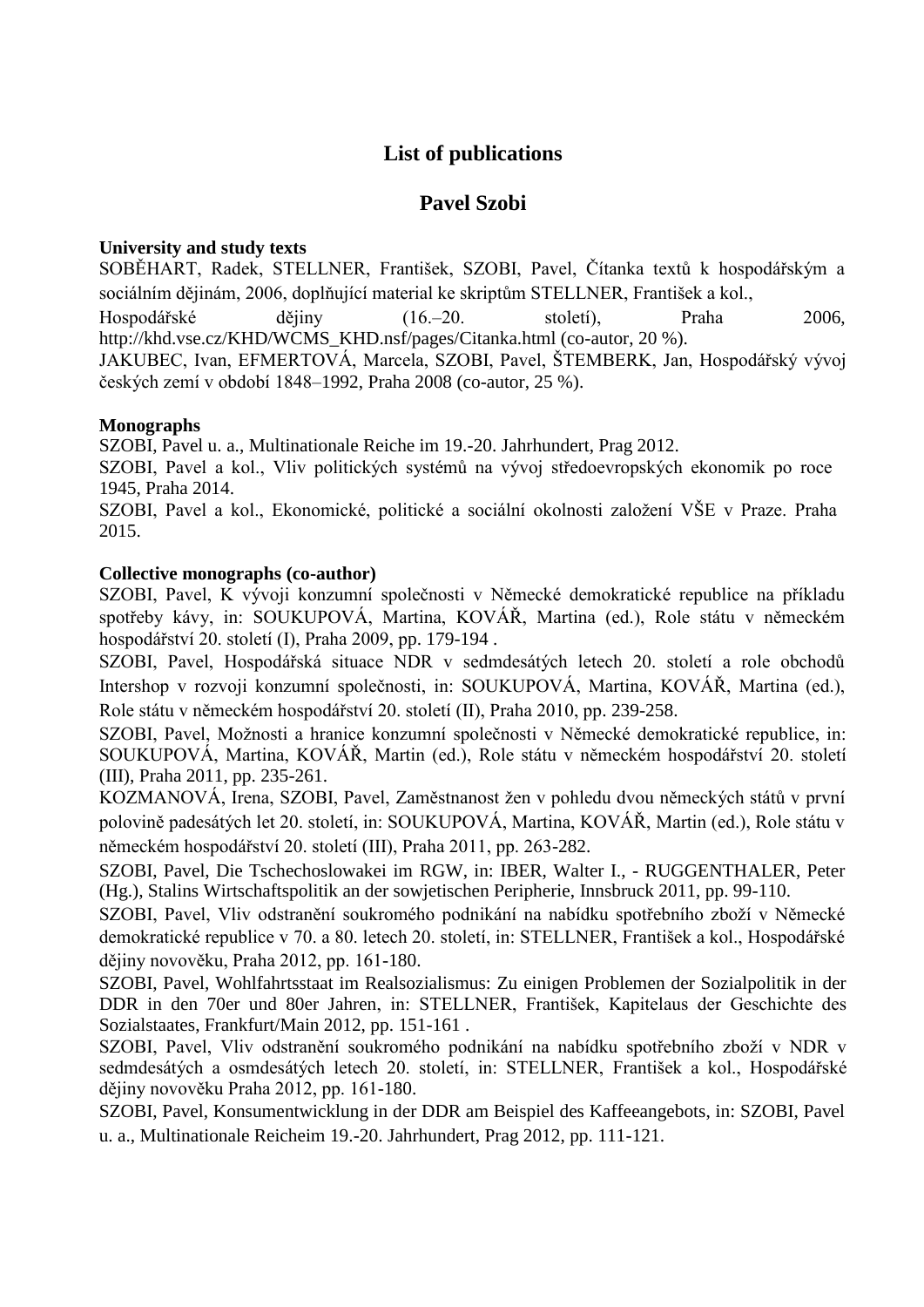SZOBI, Pavel, Konsumsozialismus am Beispiel der DDR und der ČSSR in den 1970er und 1980er Jahren, in: REZNIK, Milos, ROSENBAUM, Katja, Die DDR und die ČSSR im historischen Vergleich, Berlin 2013, pp. 49-62.

SZOBI, Pavel, Cold War Prague as The Communist Geneva: The Case of Portuguese Communists in Czechoslovakia, in: ECHTINGER, Martin u.a. (Hrsg.), Reassessing History from Two Continents. Festschrift Günter Bischof, Innsbruck 2013, pp. 185-198 .

SZOBI, Pavel, Role devizových prostředků a nových technologií pro hospodářství NDR v

sedmdesátých a o smdesátých letech 20. století, in: SZOBI, Pavel a kol, Vliv politických systemů

na vývoj středoevropských ekonomik po roce 1945, Praha 2013, pp. 143-176. SZOBI, Pavel, Vznik Vysoké školy ekonomické v Praze a personální otázka, in: SKŘIVAN,

Aleš a kol., Dějiny VŠE v Praze. I, Cesta ke vzniku VŠE v Praze: historie vyššího ekonomického školství v českých zemích v situačním kontextu ve vybraných státech střední Evropy, Praha 2014, pp. 123-134.

SZOBI, Pavel, Založení a počátky vysoké školy ekonomické v Berlíně, in: SKŘIVAN, Aleš a kol., Dějiny VŠE v Praze. I, Cesta ke vzniku VŠE v Praze : historie vyššího ekonomického školství v českých zemích v situačním kontextu ve vybraných státech střední Evropy, Praha 2014, pp. 231- 240.

SZOBI, Pavel, Vývoj portugalského hospodářství na pozadí obchodních vztahů s Československem v meziválečném období, in: CHALUPECKÝ, Petr a kol., Mezinárodní hospodářské vztahy zemí střední Evropy v první polovině 20. století, Praha 2015, s. 38-45. SZOBI, Pavel, Krasnyj monastyr" na Špree: sovetizacija vysšego obrazovanija v GDR (na primere Vysšej školy ekonomiki v Berlině), in: KOVALEV, Michail V., Istoričeskaja pamjať i stratěgii rossijsko-německogo mežkuľturnogo dialoga, Saratov 2015. pp. 184-199.

SZOBI, Pavel, Karafiát a samet v historickém kontextu, in: BABOROVSKÁ Sandra, GINGA, Adelaide, Karafiáty a samet: umění a revoluce v Portugalsku a Československu. Praha 2019, pp. 46-51.

SZOBI, Pavel, Pivo místo portského? Rozvoj portugalského pivovarnictví od třicátých let 20. století po současnost, in: VESELÝ, Martin, Orosené dějiny. Ústí nad Labem , pp. 337-346.

SZOBI, Pavel, The Establishment of the University of Economics in Prague and Personnel Issues, in: SKŘIVAN, Aleš, TÓTH, Andrej, History of the University of Economics, Prague. (I), The history of economic higher education in the Czech lands, Prague Oeconomica, 2019, pp. 121-130.

SZOBI, Pavel, Czechoslovak Economic Interests in Angola in the 1970s and 1980s, in: CALORI, Anna, HARTMETZ, Anne-Kristin, KOCSEV, Bence, MARK, James, ZOFKA, Jan, Between East and South. Spaces of Interaction in the Globalizing Economy of the Cold War, Berlin, Boston 2019, pp. 165-196.

# **Original scientific studies**

SZOBI, Pavel, Vergleich der Energiepolitik in der DDR und der ČSSR in den siebziger und achtziger Jahren des 20. Jahrhunderts, in: SKŘIVAN, Aleš, SUPPAN, Arnold (ed.). Prague Papers on the History of International Relations. Praha, Wien, 2009, pp. 479-490.

SZOBI, Pavel, TAJOVSKÝ, Ladislav, Die Vereinigten Staaten in den zwanziger Jahren: Zu den Ursachen der Großen Wirtschaftskrise, in SKŘIVAN, Aleš, SUPPAN, Arnold (ed.). Prague Papers on the History of International Relations. Praha, Wien, 2009, pp. 577-586.

SZOBI, Pavel, TAJOVSKÝ, Ladislav, Současné mezinárodní vztahy a doba vzniku studené války odlišnost či podobnost, in: Vedecký obzor, 4/2009, pp. 127-139.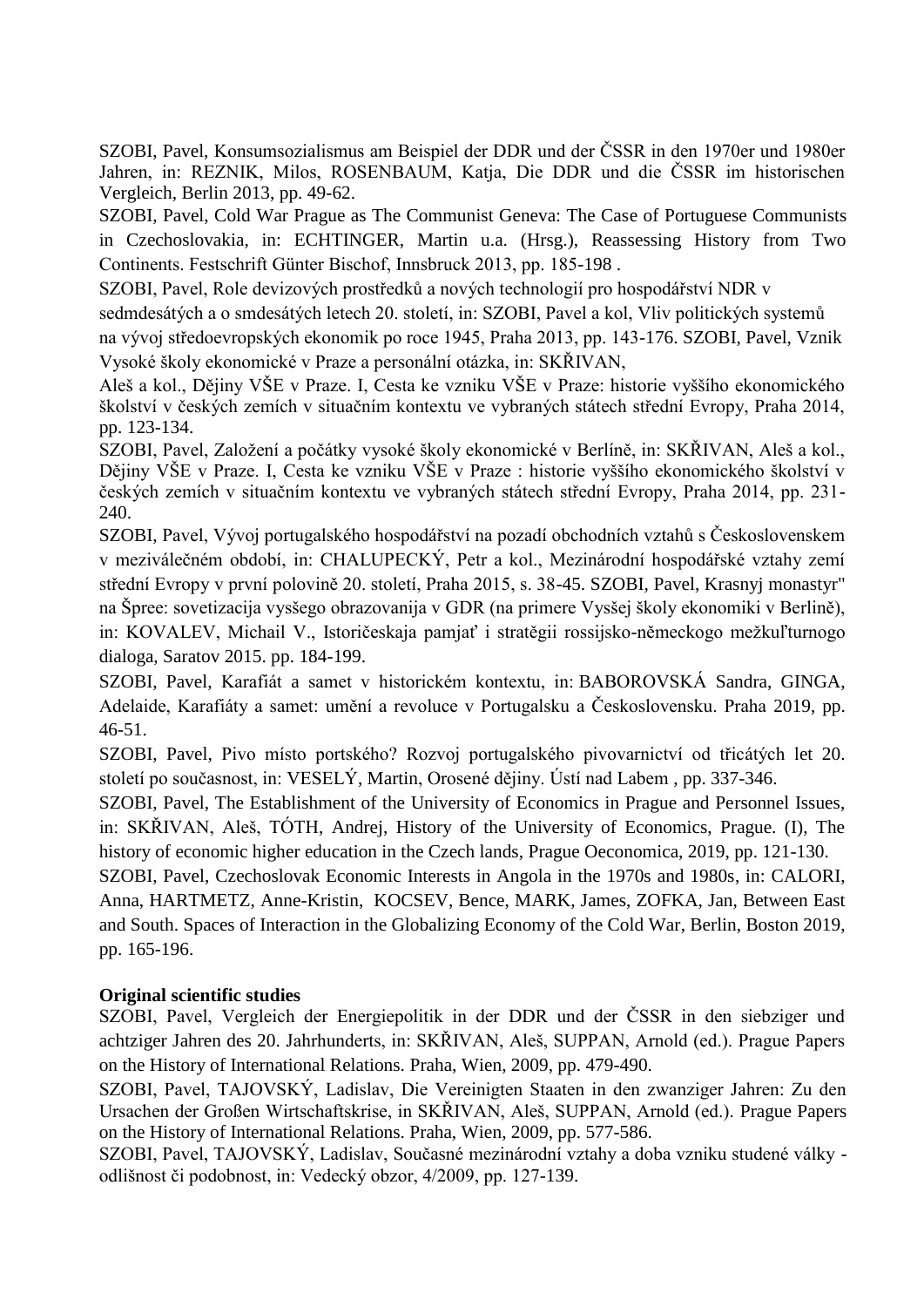SZOBI, Pavel, Komparace energetické politiky NDR a ČSSR na přelomu sedmdesátých a osmdesátých let 20. století, in: Acta Oeconomica Pragensia, 2/2010, pp. 73-83.

SZOBI, Pavel. Pomoc Rady vzájemné hospodářské pomoci "rozvojovým zemím": Příklad Německé demokratické republiky a Etiopie. Dvacáté století – The Twentieth Century, 1/2010, pp. 79–90.

SZOBI, Pavel. "Überholen ohne einzuholen". Die DDR-Wirtschaft, Wachstumkrise und ihre politischen Folgen nach 1968. In: STELLNER, František, aj. Die wirtschaftlichen und politischen Auswirkungen der Meilensteine 1848-1968. Praha 2010, pp. 245–249.

TAJOVSKÝ, Ladislav – SZOBI, Pavel, American Policy Towards Europe in the Beginning of the Cold War, in: The Twentieth Century – Dvacáté století, 2/2010, pp. 17-20.

SZOBI, Pavel, "Humberto Delgado and the Portuguese Opposition in Prague", in: Dvacáté století – The Twentieth Century, 2/2012, pp. 162-167.

SZOBI, Pavel, Proč před 60 lety vznikla Vysoká škola ekonomická v Praze? In: Dějiny a současnost 35, 2013, 8, pp. 36-37.

STELLNER, František, SZOBI, Pavel, K institucionálním a personálním okolnostem vzniku Vysoké školy ekonomické v Praze, in: Politická ekonomie 61, 2013, 4, pp. 307-315.

SZOBI, Pavel, Between ideology and pragmatism: ČSSR, GDR and West European companies in the 1970s and 1980s, in: European Review of History 21, 2014, 4, pp. 255-269. SZOBI, Pavel, A Checoslováquia e o Conselho para Assistência Económica Mútua na Política Externa da União Soviética após a Segunda Guerra Mundial, in: Revista Portuguesa de História. 2014, vol. 45, pp. 379-392.

SZOBI, Pavel, Portugalci v "komunistické Ženevě": Praha jako středisko antisalazaristické opozice (1948-1974), in: Soudobé dějiny 21, 2014. 4, pp. 609-634.

SZOBI, Pavel, Entry of West German Investments into the Czechoslovak Economy in the 1970s through the Example of the Company Schwarzkopf AG, in: Littera Scripta 8, 2015, 2, pp. 121— 129.

SZOBI, Pavel, Salazarovo Portugalsko: Fašizmus bez fašistov, in: Politologické fórum 4, 2015. 1, pp. 46-61.

SZOBI, Pavel, In Communist Geneva: Portuguese Political Opposition and Czechoslovakia, 1950s– 1970s, in: Portuguese Journal of Social Science 16, 2017, 1, pp. 87-99.

SZOBI, Pavel, Lizenz- und Gestattungsproduktion westdeutscher Unternehmen in der ČSSR und der DDR, in: Jahrbuch für Wirtschaftsgeschichte 58, 2017, 2, pp. 467–487.

SZOBI, Pavel, From Enemies to Allies? Portugal's Carnation Revolution and Czechoslovakia, 1968–1989, in: Contemporary European History 26, 2017, 4, pp. 669-690.

SZOBI, Pavel, VOKOUN, Marek, Ekonomická teorie a Paul Romer, in: Auspicia 15, 2018, 2, 90- 97.

# **Infotainment articles**

SZOBI, Pavel, Slováci na Dolnej zemi, in: Navýchod, 2004, 4, pp. 7–9 .

SZOBI, Pavel, Revolúcia v Africkom rohu: predpoklady rozkladu a zániku etiópskej monarchie, in: Historická revue 18, 2007, 5–6, pp. 51–53.

SZOBI, Pavel, Zabudnuté a znovu objavené: Azorské ostrovy v legendách a dobových prameňoch, in: Historická revue 24, 2013, 4, pp. 72-75.

STELLNER, František, SZOBI, Pavel, "Velký lhář". Filmová recenze, in: Živá historie 8, 2015, 4, pp. 78-79.

SZOBI, Pavel, Peníze z daní měly pomoci jižním regionům, končily ale v kapsách mafie, in: IDNES, November 9, 2015.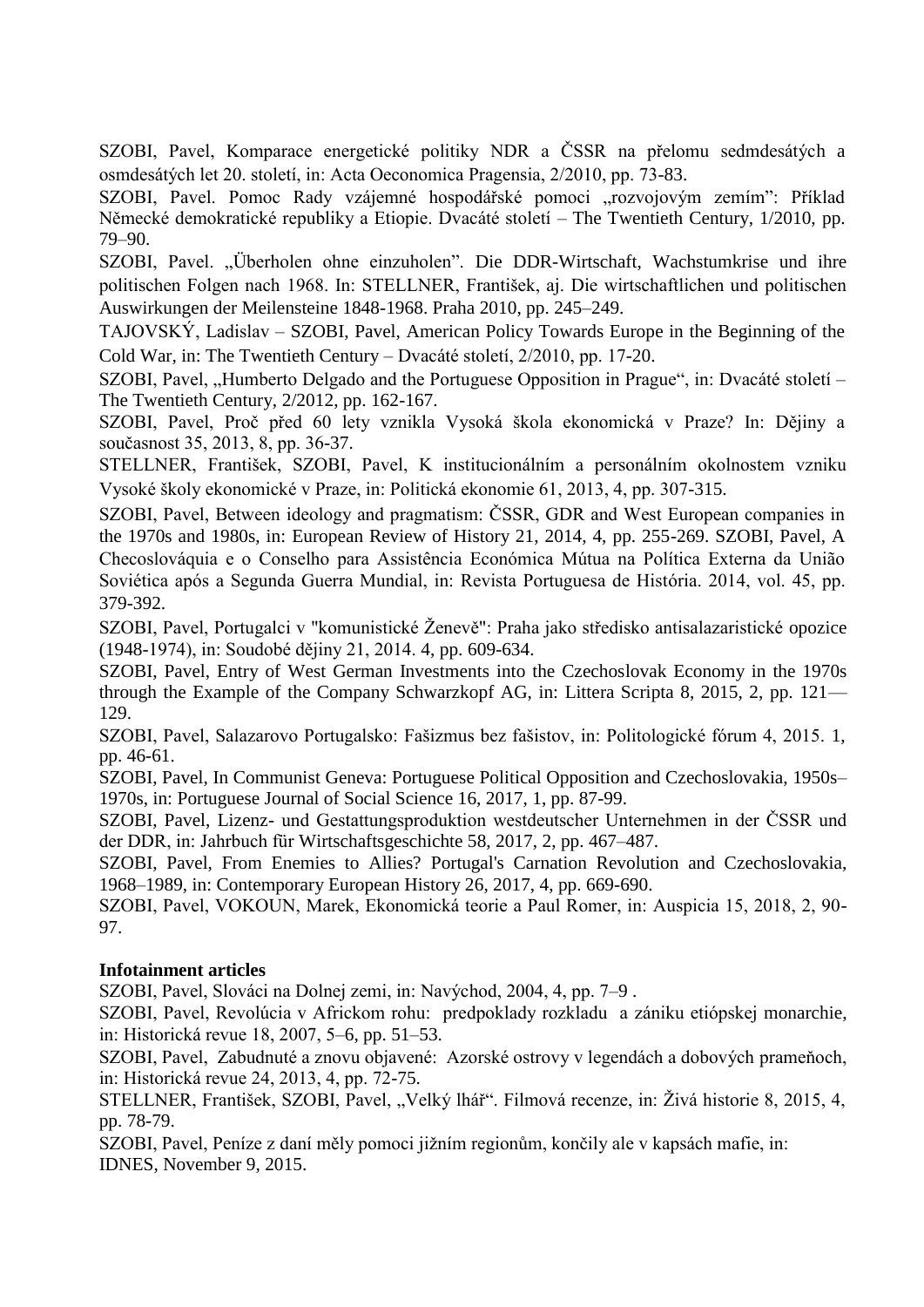SZOBI, Pavel, Historie financí: jak Francouzi přestali kvůli bublině věřit bankám, in: IDNES, August 31, 2015.

SZOBI, Pavel, Historie financí: když se petrodolary utrácely ve velkém, in: IDNES, September 7, 2015.

SZOBI, Pavel, Dotek Západu: Nivea jako symbol konzumu v socialistickém Československu, in: Trade-Off, 2, 2016, 3, 66-70.

SZOBI, Pavel, VŠE o... privatizaci východoněmeckých podniků, in: IHNED, May 19, 2016.

### **Reports, bibliographies**

Mezinárodní konference "Deutsch-russische Beziehungen. Politische, wirtschaftliche und kulturelle Aspekte von der frühen Neuzeit bis zum 20. Jahrhundert" (Německo-ruské vztahy. Politické, ekonomické a kulturní aspekty od raného novověku do 20. století), Praha 24.–25. listopadu 2005, in: Český časopi shistorický 104, 2006, č. 3, pp. 707–710 .

Mezinárodní kolokvium "Na cestě k první světové válce/Auf dem Wege zum Ersten Weltkrieg", Praha, 16. května 2008, in: Český časopis historický, 106, 2008, č. 4, pp. 977-978 JAKUBEC, Ivan, KOZMANOVÁ, Irena, SOBĚHART, Radek, STELLNER, František, SZOBI, Pavel, Výběrová bibliografie k hospodářským a sociálním dějinám 20. století, Praha 2011, http://khd.vse.cz/menu.php?id=1.

Profesorka Francine-Dominique Liechtenhanová v Praze, in: Dvacáté století 3, 2011, č. 1, pp. 223.

### **Reviews**

Acta Oeconomica Pragensia 13, 2005, č. 3, K hospodářským dějinám 20. století, ed. František Stellner a Martin Kovář, Praha, Vysoká škola ekonomická v Praze, 2005, in: Český časopis historický 104, 2006, č. 1, pp. 175–177 .

Acta Oeconomica Pragensia 13, 2005, Nr. 3, K hospodářským dějinám 20. století, hrsg. von František Stellner und Martin Kovář, Praha, Vysoká škola ekonomická v Praze, 2005, in: Český časopis historický, 104, 2006, č. 1, pp. 175–177.

MUELLER, Wolfgang; SUPPAN, Arnold; NAIMARK, Norman M.; BORDJUGOV, Gennadij [Hg.]: Sowjetische Politik in Österreich 1945–1955. Dokumente aus russischen Archiven. Wien, Verlag der Österreichischen Akademie der Wissenschaften 2005, in: Soudobé dějny, 13, 2006, 3–4, p. 62.

JAKUBEC, Ivan, JINDRA, Zdeněk, Dějiny hospodářství českých zemí. Od počátku industrializace do konce habsburské monarchie, Praha 2006 (recenze, spolu s F. Stellnerem), in: Dvacáté století. Ročenka Semináře nejnovějších dějin Ústavu světových dějin Filozofické fakulty Univerzity Karlovy v Praze, 2007, ed. Martin Kovář a Vladimír Nálevka, Praha 2007, pp. 374-378.

SZOBI, Pavel: Acta Oeconomica Pragensia 15, 2007, č. 7, Půl století hospodářských dějin. Sborník k 75. narozeninám Prof. Ing. VáclavaPrůchy, CSc., ed. FrantišekStellner, Praha, Vysoká škola ekonomická v Praze, 2007 (Acta Oeconomica Pragensia 15, 2007, No. 7, Fifty Years of Economic History. Collection of Studies Dedicated to the 75th Birthday of Professor Václav Průcha, ed. František Stellner, Prague, University of Economics, Prague, 2007), in: Prague Papers on History of International Relations. 1. vyd. 2007, Praha: Filozofická fakulta UK v Praze, Universität Wien; pp. 522-524.

Acta Oeconomica Pragensia 16, 2008, Německé hospodářské dějiny (Die deutsche Wirtschaftsgeschichte), hrsg. von František Stellner und Radek Soběhart, Vysoká škola ekonomická v Praze, Praha 2008, in: Prague papers on the history of international relations, 2008, pp. 639–641.